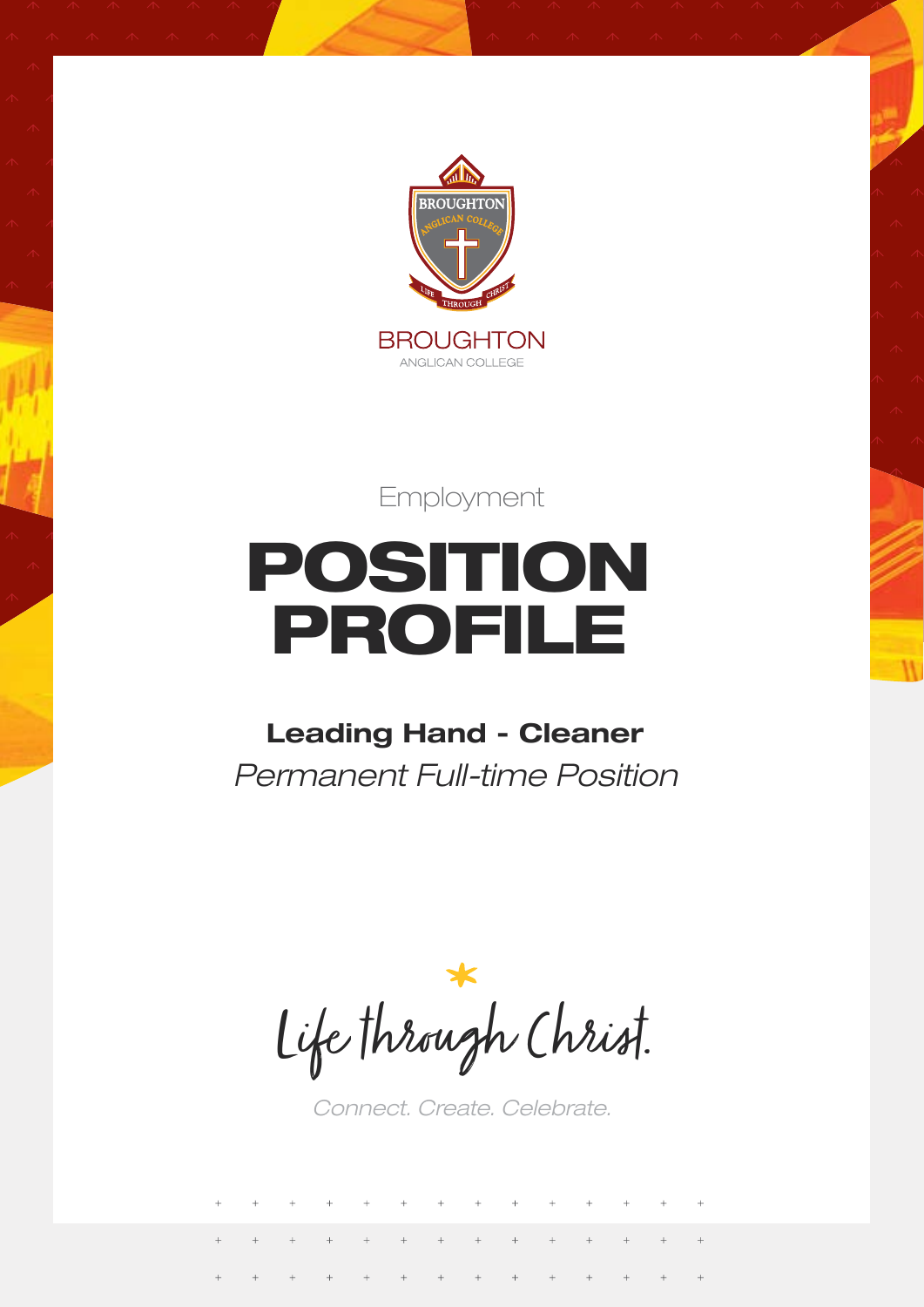Life through Christ

LEADING HAND - CLEANER Permanent Full-time Position

Connect.

Create. Celebrate.

Broughton Anglican College is the leading Pre Kinder to Year 12 Independent School in the Macarthur region and provides exceptional educational opportunities to more than 1,000 students. Staff enjoy an innovative teaching environment with supportive peers, students, parents and carers.

Applications are invited for a permanent full-time position as Leading Hand – Cleaner. The Leading Hand – Cleaner will lead our Cleaning Team, working a split shift between the hours of 5.00 am – 8.30 am and 2.30 pm to 6.00 pm.

The Leading Hand – Cleaner will work during school terms and school holidays. They are entitled to four weeks' annual leave, which is to be taken in the December / January vacation period.

The successful candidate will be required to provide evidence that they are an active member of a Bible-based church.

As the College is a child safe organisation, the successful candidate will be required to provide their current NSW Working With Children Check number and date of birth so that the College can verify that the candidate is permitted to teach in NSW schools.

The successful candidates will be required to provide a COVID-19 digital certificate.

At least two (2) years of commercial cleaning experience is preferred.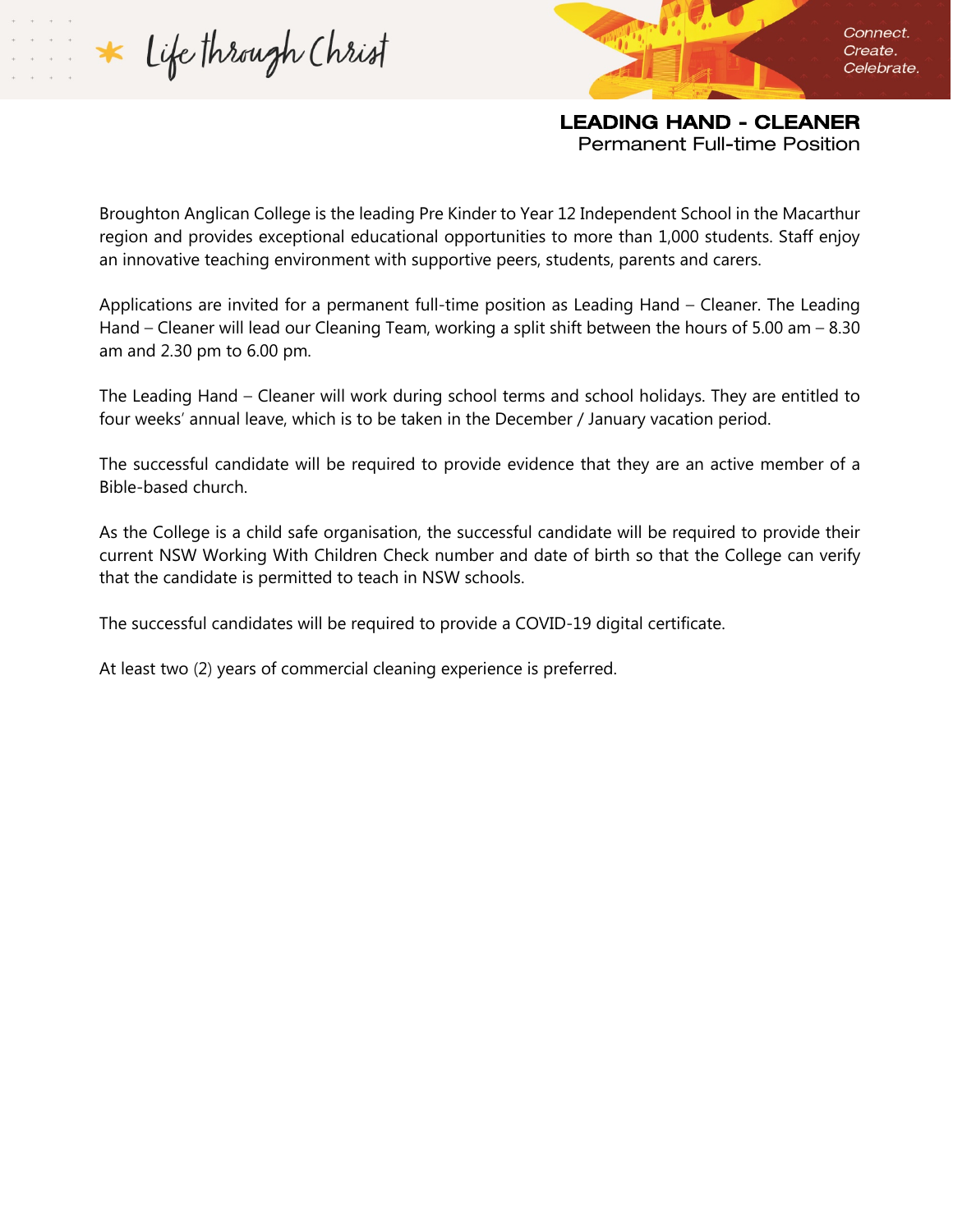Life through Christ

#### Core Values

- A committed Christian who will provide opportunities for students to develop an understanding of the Christian faith and respond to the Gospel of Jesus Christ in adhering to the Christian stance and ethos of the College.
- An active member of a Bible-based church.
- An outstanding educator with a passion for and understanding of, working with children and adolescents.
- Demonstrates the integration of an authentic Christian faith with learning and teaching, to help students develop an understanding of the Gospel, whilst adhering to the Christian ethos of the College

#### Core Responsibilities

The Leading Hand – Cleaner should:

- have attention to detail, be time efficient and take pride in their work
- have excellent communication and organisational skills
- have strong interpersonal and problem-solving abilities
- be highly responsible and reliable
- have the ability to work cohesively as part of a team
- actively support the College's Christian Mission, Strategic Plan and Vision Statement
- engage professionally with colleagues, parents and carers and the community
- uphold the College's expectations, code of conduct and protocols
- conduct themselves in a manner in keeping with the College ethos at all times
- have the ability to lead with the Cleaning Team to ensure that the College provides clean and tidy environments
- have the knowledge, and awareness of, matters relating to Work Health and Safety Legislation and its implementation.

#### The Role

The Leading-Hand Cleaner is required to:

- be responsible for ensuring the cleanliness of their designated area and for maintaining high and consistent standards
- adhere to existing working practices, methods and procedures
- work as part of a team and support other members of the Cleaning Team to meet standards and school objectives
- wash floors, surfaces, fixtures and fittings and walls up to a specified height
- clean inside windows up to a specified height
- sweep and vacuum floors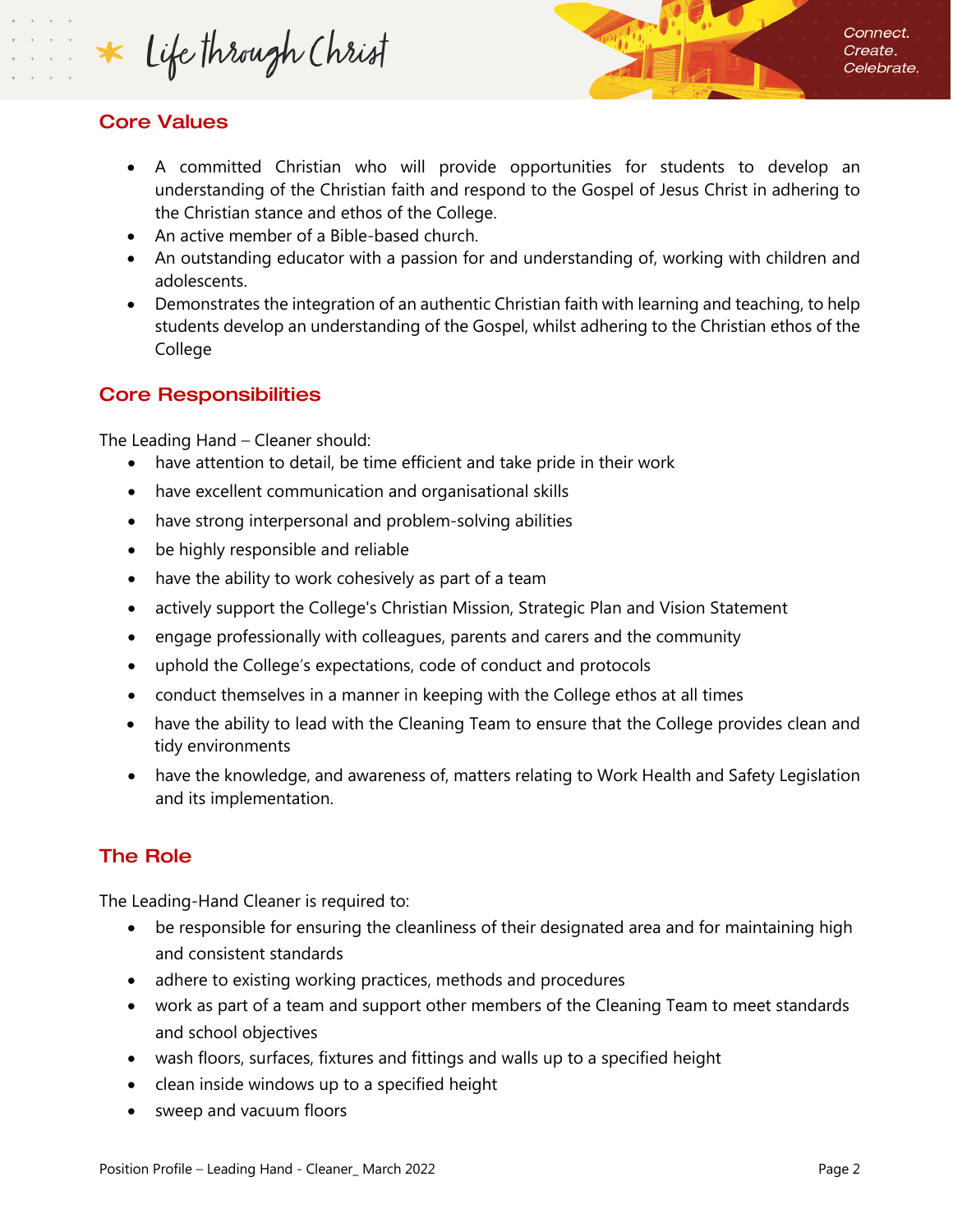## Life through Christ

Connect. Create. Celebrate.

- dust and /or wipe surfaces and furniture
- empty bins and remove rubbish
- clean toilets if required
- use cleaning materials as appropriate and according to their instructions for use
- report any damages to school property
- use power cleaning equipment as directed
- undertake relevant non-routine cleaning if required
- undertake any relevant training as required
- comply with the requirements of the health and safety at work regulations
- supervise the College cleaning staff
- develop cleaning staff rosters in consultation with the Property Manager
- liaise with the Property Manager regarding current tasks and assist in the planning of future tasks
- ensure all assigned duties are carried out and that resources are efficiently utilised
- ensure that the College' policies and procedures are adhered to by cleaning staff
- act as a communication conduit between management and staff
- maintain and control use of stock, equipment and consumables
- request purchase of consumables, equipment and materials
- actively promote Health and Safety, and report any breach directly to the Property Manager
- ensure that all staff wear and use all appropriate PPE
- perform additional duties as needed.

#### Work Health and Safety (WHS)

The Leading Hand – Cleaner will:

- take responsibility to report any concerns relating to the Work, Health and Safety of staff or students to their supervisor and the Chair of the WHS Committee
- have an awareness of matters relating to Work Health and Safety Legislation and its implementation
- undertake appropriate training to ensure safe work practices as required by the College
- take reasonable care for the health and safety of staff and students with whom they work
- cooperate with the College as necessary to ensure the College maintains a safe workplace
- notify the College of any matters of concern to ensure that it maintains a safe workplace.